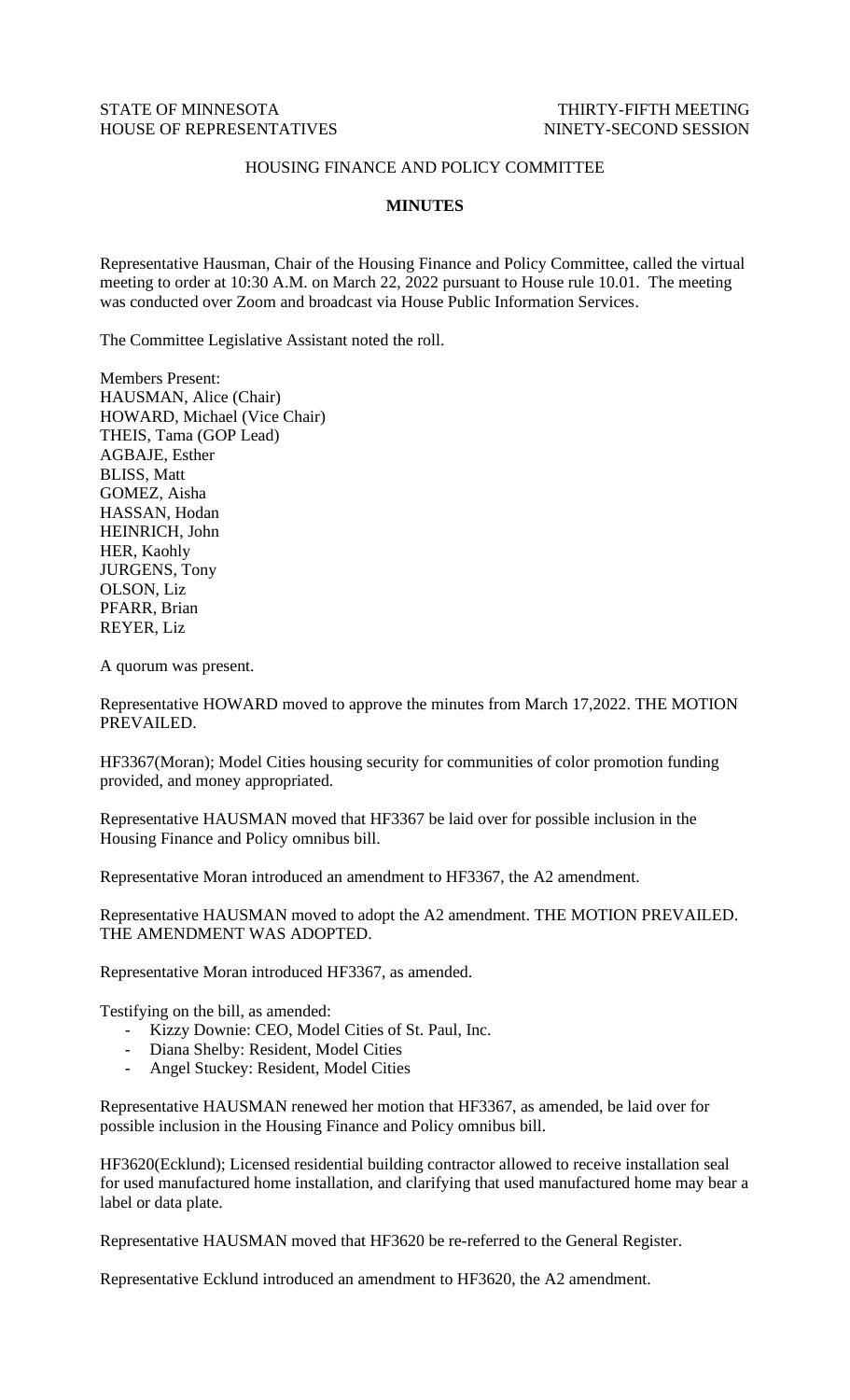Representative HAUSMAN moved to adopt the A2 amendment. THE MOTION PREVAILED. THE AMENDMENT WAS ADOPTED.

Representative Ecklund introduced HF3620, as amended.

Testifying on the bill, as amended:

- Mark Brunner: President, Manufactured and Modular Home Association

Representative HAUSMAN renewed her motion that HF3620, as amended, be re-referred to the General Register. A roll call was taken, and the results were as follows:

AYES: HAUSMAN, Alice (Chair) HOWARD, Michael (Vice Chair) THEIS, Tama (GOP Lead) AGBAJE, Esther BLISS, Matt GOMEZ, Aisha HASSAN, Hodan HEINRICH, John HER, Kaohly JURGENS, Tony OLSON, Liz PFARR, Brian REYER, Liz

NAYES:

There being 13 AYES and 0 NAYES, THE MOTION PREVAILED.

HF3966 (Hassan); Homeownership investment grant program established, first-time home buyers down payment assistance fund established, manufactured home revolving fund established, reports required, and money appropriated.

Representative HAUSMAN moved that HF3966 be laid over for possible inclusion in the Housing Finance and Policy omnibus bill.

Representative Hassan introduced an amendment to HF3966, the DE1 amendment.

Representative HASSAN moved to adopt the DE1 amendment. THE MOTION PREVAILED. THE AMENDMENT WAS ADOPTED.

Representative Hassan introduced HF3966, as amended.

Testifying on the bill, as amended:

- Catrice Williams: Financial Coaching and Homeownership Manager, Project for Pride in Living
- Kathy Wetzel-Mastel: Executive Director PRG, Inc.; Co-Chair of Homeownership Minnesota Coalition
- Jeff Washburne: Executive Director, City of Lakes Community Land Trust; Chair, Minnesota Land Trust Coalition

Representative HAUSMAN renewed her motion that HF3966, as amended, be laid over for possible inclusion in the Housing Finance and Policy omnibus bill.